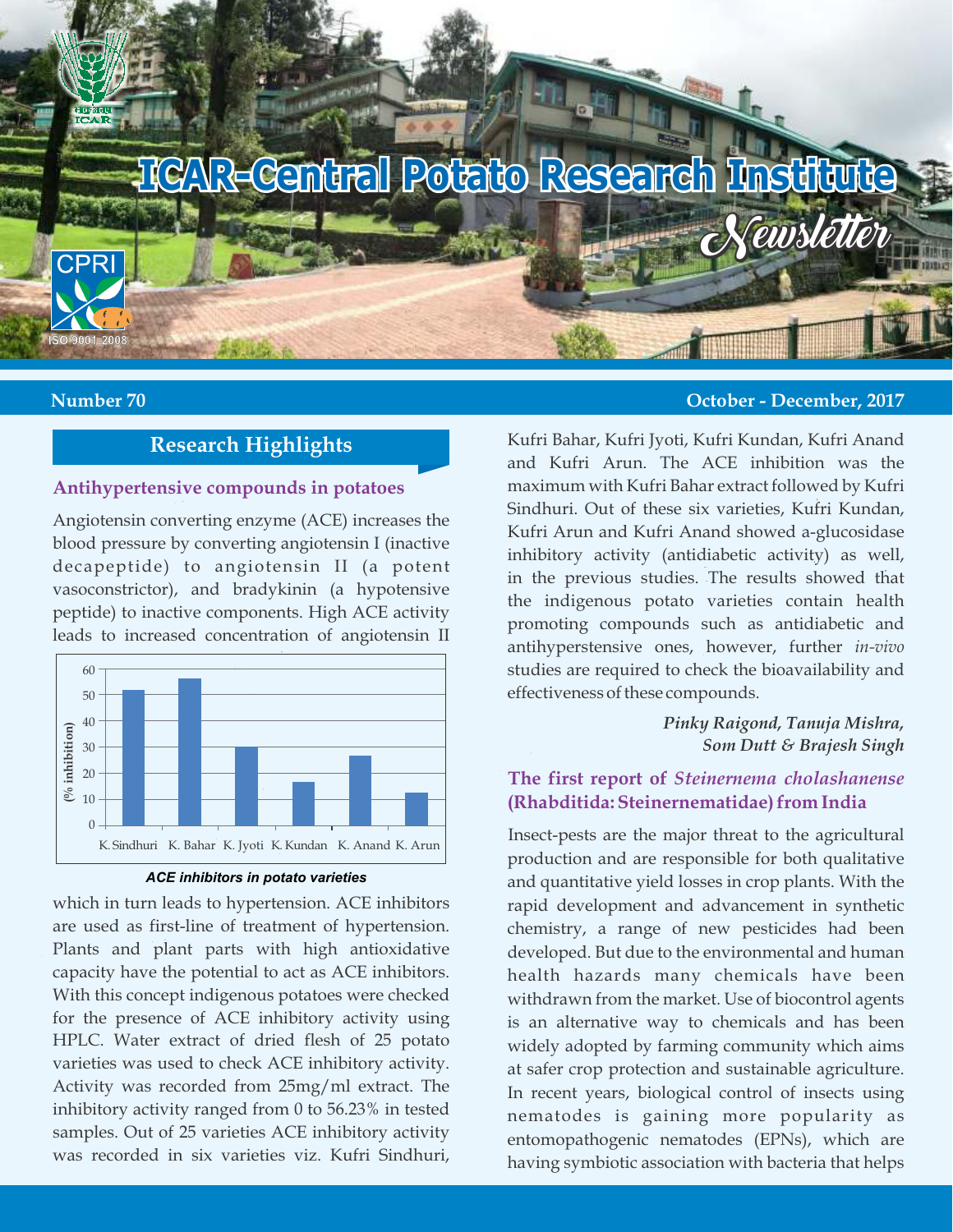

to kill the insect by causing septicaemia. To isolate and identify the native strains of EPNs a random sampling was done and soil samples were collected from the farm of ICAR-CPRI, Regional Station, Udhagamandalam, The Nilgiris (TN), India. The soil samples were baited with white grubs/black cutworm and observed regularly for its mortality. The dead insect were collected and kept on white's trap for recovery of EPN. Also dead insects were dissected after 4-5 days of death and the adult stages of EPN were observed. On the basis of adult morphological characters viz., collapsed stoma, anterior position of excretory pore and absence of bursa in males characterized the genus as *Steinernema* sp. For further confirmation, the nematodes were subjected to molecular analysis. Genomic DNA was amplified using sequence of the ITS-rDNA region. Amplicon of ITS-rDNA region yielded a single fragment of approximately 735bp, the obtained sequence was deposited into the GenBank database (Accession no. MH065747) and was compared with published sequences by means of BLAST search in the database. The comparison revealed 99% sequence similarity with *S. cholashanense*. To our knowledge, this is the first report of identification of *S. cholashanense* from India and we designated this isolate as CPRSUS01 strain of *S. cholashanense*. The infectivity of identified *Steinernema* sp. was tested against major pests of potato viz., cutworm (*Agrotis ipsilon*) and potato tuber moth (*Phthorimaea operculella*) and it has been observed that it is killing both the tested insects under lab condition. Hence the identified *Steinernema* sp. would be a potential

biocontrol strategy against the major pests of potatoes in future.

> *Priyank Hanuman Mhatre, Jagadeesh Patil, R. Vijayakumar, E.P. Venkatasalam, Divya K.L., R. Sudha, Aarti Bairwa & J. Jenifer*

## **Weightage score card for identification of new advanced hybrid of potatoes**

In potato breeding, the major objective is to develop varieties with higher yields by overcoming various biotic and abiotic constraints, which limit the yield potential of varieties. Potato variety is a group of identical plants produced asexually from a single genotype and is devoid of heritable variation during its propagation. Plants of potato variety are homogenous because they are produced asexually, and heterozygous, because they originate from a heterozygous individual. In potato the integrity of genotype obtained following hybridization, is fixed in seedling stage and maintained with all its intra- and inter-locus interactions responsible for its phenotypic expression. If perceived desirable, it can be multiplied and advanced for commercial cultivation even though initially it may be present as a single plant.

More than 52 traits are required in ideal potato variety and it is perhaps an impossible task to combine all traits to obtain an ideal variety because of complex heterozygous nature of potato. An ideal potato variety affects not only yield and quality but also production cost, environmental issues (requirement of pesticides) and post-harvest losses (susceptibility to mechanical damage, dormancy or total weight losses during storage). Thus, identification of superior variety is dependent upon number of traits like yield, quality traits, resistance/tolerance to biotic/abiotic stresses and consumer acceptability etc. however all traits are not of same importance, therefore weightage score calculated by giving proper weight to different traits according to their relative importance become essential while comparing new advanced hybrid or variety in relation to existing variety of the region.

The new variety should be superior to existing popular variety of the regions in at least one important characteristic, without being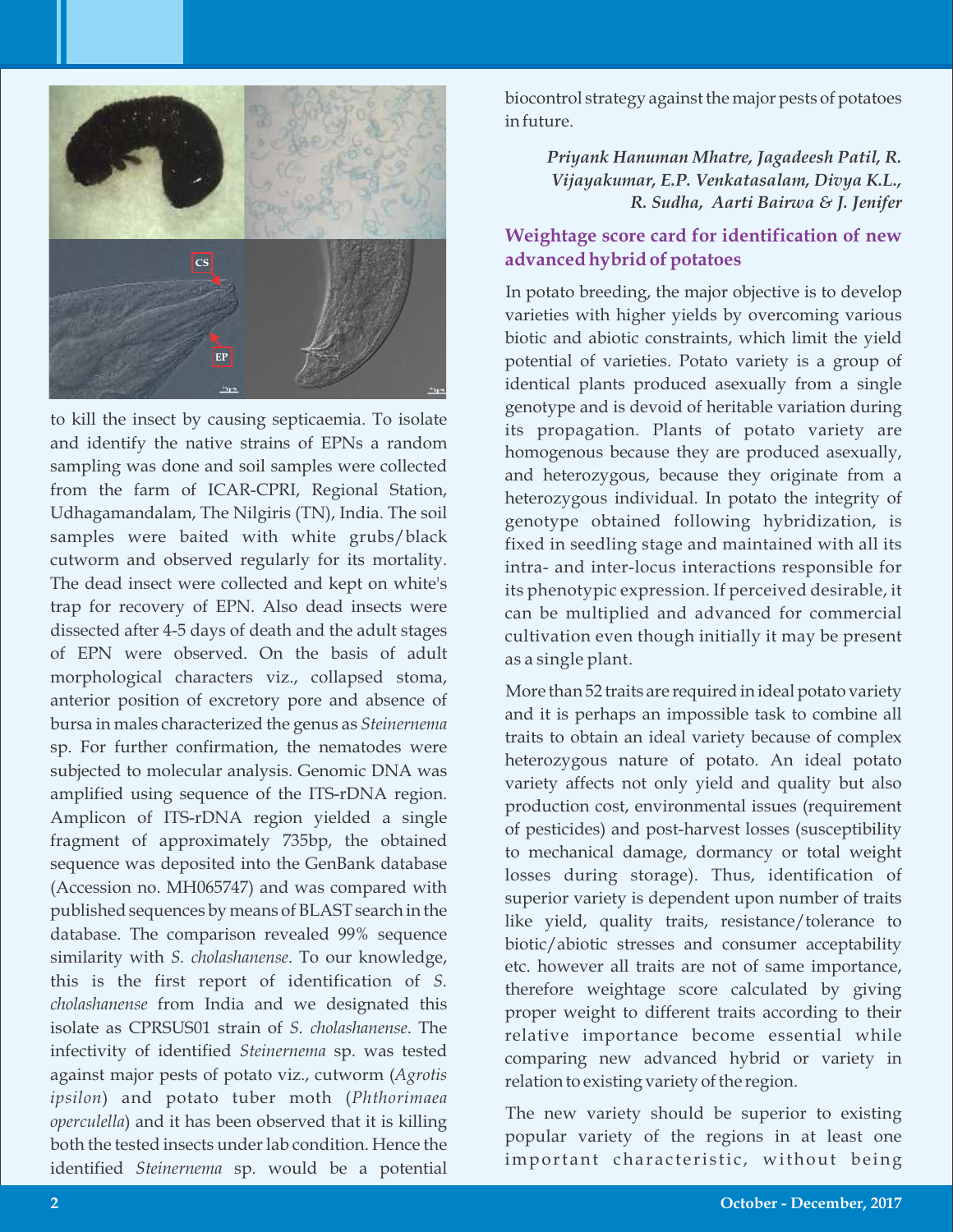| Симмента                | Massacraments asks of diseases as                                            | Weightage score to different purpose of poteness. |                         |                |                             |          |                 |
|-------------------------|------------------------------------------------------------------------------|---------------------------------------------------|-------------------------|----------------|-----------------------------|----------|-----------------|
|                         |                                                                              | TV:k.                                             | Speciality:             | Proce-         | Date:                       | Car.     | Abiedo          |
|                         |                                                                              |                                                   |                         | curing         | birth.                      | services | <b>STERNS</b>   |
| Edison av tariho        | Like 2 saturbs, J. Venschafte für 2. Venschwalte.                            | ۰,                                                | $\mathbf{r}_\mathbf{r}$ | ٠.             | $\mathcal{H}_{\mathcal{M}}$ | $\sim$   | $\tau_{\rm e}$  |
| idea ese deuti-         | 1 to 5 scales 1-Deep to 5-Fleet esses.                                       | ×.                                                | S.                      | ×.             | ÷.                          | ÷        | s.              |
| General impression.     | 1 to 5 scale: 1-Very low to 5-Very high                                      | ×,                                                | s.                      | s,             | s.                          | ×        | s               |
| Environment (No)        | I to 10 toole: 1-Low to 10 High.                                             | 10                                                | 10                      | 10             | 18                          | 14       | 16              |
| Roduing means           | 1 to 5 scale: (mg/100gram FTW): 0-3Bgb.<br>to \$4.000                        |                                                   |                         | s              |                             |          |                 |
| Canya Treads By colour. | I to 3 water 1-Very durk to 5 Very high.                                     |                                                   |                         | J.             |                             |          |                 |
| Dominary period.        | 1 to 3 senter 1-Short to 3-Extremely leng-                                   | $\mathbf{v}$                                      | s,                      | ×,             | ×                           | ×.       | ٠               |
| <b>Stations became</b>  | I to 10 author L. Very more let. Incontinual                                 | $\cdots$                                          | ID.                     | 1/3            | 18                          | 1/2      | 111             |
| taile block treasfaces. | I to 14 south 1 Misdaly susceptible to 10.                                   | $\mathbf{F}$                                      | L's                     | 1.30           | 20.                         | L.N.     | The Corporation |
|                         | Highly reading                                                               |                                                   |                         |                |                             |          |                 |
| Sized presentation      | I to 10 south RF value. I Field to 10.<br>Lane                               |                                                   |                         |                |                             | 19       |                 |
| Mile kan tolerance.     | 1 to 5 scale: Runa Ca) 1-5-era birdi to 5-<br>Vary Loss                      |                                                   |                         |                |                             |          | ×.              |
| Hopperburn tolerance.   | 1 to 5 to the Dama (5th) 1-Very black to 5-<br>Very low.                     |                                                   |                         |                |                             |          | ×,              |
| Taber yield             | I made for every 100 yield mercure over-<br>control variety. 10 or 15 or 20. | 30.                                               | 20                      | 20             | 25                          | 20       | 20              |
| Consumer receptablish-  | I to 10 water 1. June to 10-Panellon.                                        | 1u                                                | 10                      | 1/3            | 10                          | 15       | 10 <sub>1</sub> |
| National continues      | I to 10 water Library to 10. Book                                            |                                                   | 15 <sub>2</sub>         |                |                             |          |                 |
| Additional diffusions.  | I to be a related by the change and analysis of                              | ×                                                 | $\cdot$                 | $\tau_{\rm R}$ | $\mathcal{H}_\mathrm{R}$    |          | ٠               |
|                         | allowed.                                                                     |                                                   |                         |                |                             |          |                 |
| als were regarded       |                                                                              |                                                   | $1 + 3 + 1$             | 1144           | 1141                        | 1141     | 1.32            |

Weightage score for identification of new advanced hybrids of potatoes

significantly inferior to it in any other important traits. Therefore, weightage score card for different purposes of potato breeding has been developed**,** which enables to compare and judge a new advanced hybrid for introduction in All India Coordinated Research Project on Potato (AICRP-Potato) based on weightage score assigned to different characters as per their importance. For making valid comparison and judging the superiority of advanced hybrids over existing variety, total weightage of 100 is distributed between different desirable characters as per their relative importance. Major attributes, like tuber yield, resistance/tolerance to biotic/abiotic stresses and quality traits are major criteria in evaluating genotypes, therefore, comparatively more weightage has been assigned to these characters in relation to other characters. The scoring for characters is done on 1 to 5 scale or 1 to 10 scale depending upon prevailing standards of the characters. The detailed table is assessable on https:// cpri.icar.gov.in/ misc/ Weightagescorecard2017.pdf. The total weightage scores obtained from different characters is thus used for comparing the new advanced hybrid with existing varieties and making its way for introduction / evaluation in AICRP-Potato.

Potato researchers may select and retain the category in the table and then insert two columns one each for advanced hybrid and control variety of the region. All relevant characters listed in rows should be retained and weightage score of the characters based on actual performance in investigation in respect to control variety and advanced hybrid may be filled. Thus this weightage score devised by assigning relative

weights to different characters as per their importance would be helpful in judging the worthiness of advanced hybrid for introduction in AICRP-Potato or release of an advanced potato hybrids as new variety in comparison to existing variety of the region.

#### *S.K. Luthra, V.K. Gupta and Kamlesh Malik*

**Marker assisted selection for biotic stress resistance in advanced potato hybrids**

Nine advanced potato hybrids along with three check varieties were screened for late blight, viruses and



*Screening of hybrids for late blight resistance*

potato cyst nematode (PCN) resistance through phenotyping and marker assisted selection (MAS). All the hybrids showed resistant reaction to late blight through detached leaf assay as well as whole plant resistance screening. Among checks, Kufri Girdhari was highly resistant whereas, Kufri Himalini and Kufri Jyoti were moderately resistant and susceptible to late blight, respectively. Late blight resistant gene R1 (AS) was present in only two hybrids (SM/08-11, SM/00-120) and check variety Kufri Jyoti, R2 gene was present in three hybrids (VMT-5-1, SM/00-42, LBY-18) and check variety



*Elecrophoretic profile of different R genes in 12 potato genotypes A) R1-Late blight, B) R2- Late blight, C) Ryadg-PVY, D) TG 432-PCN*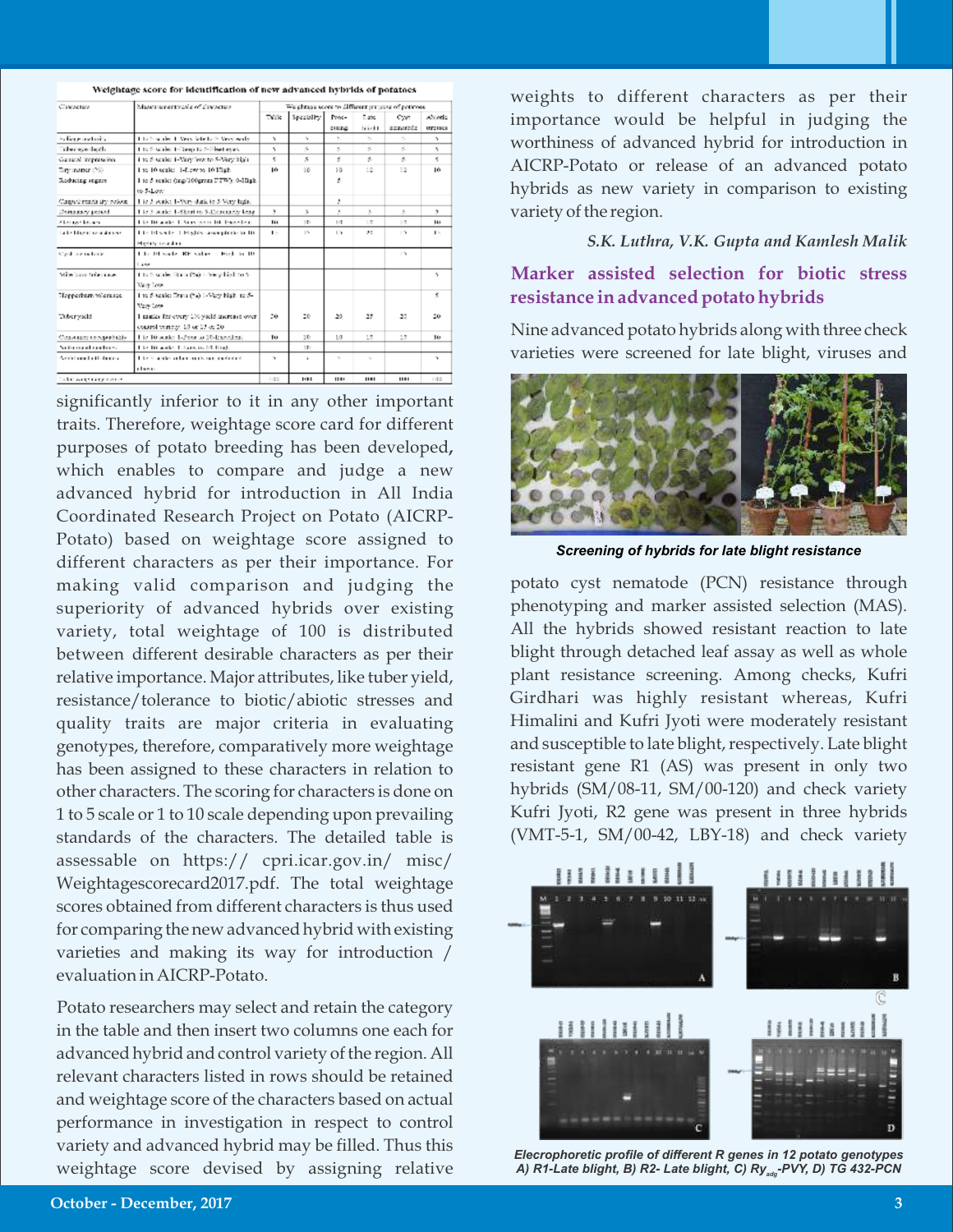Kufri Girdhari, while R3 gene was observed in six hybrids (SM/08-11, VMT-5-1, SM/05-75, SM/08-11, SM/00-42 and SM/03-23) and one check variety, Kufri Girdhari. The ELISA results for PVY revealed resistant reaction of most of the hybrids and check varieties except two hybrids viz., SM/09-161 and SM/08-11 and Kufri Girdhari. The PVY resistance screening using  $Ry_{\text{ad}g}$ , YES3A and STM003 markers revealed that  $Ry_{\text{ad}g}$  gene was present in one hybrid i.e. LBY 18, while STM003 was found in SM/00-42 and Kufri Himalini. The results were not in agreement with the ELISA indicating the role of other genes in PVY resistance. Similarly, six genotypes LBY-18, SM/09-161, VMT 5-1, SM/05-75, SM/00-120 and SM/00-42 were found to carry one or the other PCN resistance gene in them. Overall, the results indicated that all the advanced hybrids had late blight resistance at par to the best check Kufri Girdhari and in addition most of them were also resistant to PVY and PCN. Among all 9 hybrids, the advanced hybrid, SM/00-42 possessed resistance genes for other traits like PVM (GP250), PVS (SCG17), PLRV (PLRV\_SCAR), PVX (GM 339, GM 637, IPM 4) also that was revealed by associated markers. The advanced hybrid, SM/00-42 possessed high resistance against late blight, viruses (PVM, PVS, PVA, PLRV and ToLCNDV) and PCN. This hybrid has great potential for release as a true multi-resistance potato variety in future.

*V. Bhardwaj, A. Kumar, P. Kanwar, S. Sood, Dalamu, S. Sharma, A. Jeevalatha, S. Sundaresha, A. Bairwa, B. Raigond, R. Kumar, H. Kardile, M. Lal & S.K. Chakrabarti*

## **Transfer of Technology**

**Krishi Shiksha Divas celebrated at ICAR-CPRI, Regional Station, Modipuram**



"Krishi Shiksha Divas" was organized on 03 December, 2017 at ICAR-CPRI, Regional Station, Modipuram for popularization of Agriculture education among the



students. More than 100 students, 14 teachers of seven local higher secondary schools and 12 farmers participated in this occasion. Dr T. Janakiram, ADG (Horticultural Science-I), ICAR was the Chief Guest of this function. On this day, essay writing competition on"*Krishi Shiksha evam Rojgar"* for students of 11 & 12 class students and drawing competition on "Krishi evam Paryavaran" for students of 9 & 10 class was organized. The lectures to students/teachers on Agriculture Education System in India and importance of Krishi Shiksha for making career in Agriculture sectors were given. Students, teachers and farmers were shown the potato varieties, production, protection and aaeroponics activities related to potato. Awards and certificates were distributed to the winner students and all other participants of both the competitions.

## **Soil Health Day organized at ICAR-CPRI, Regional Station, Modipuram**

This Station celebrated World Soil Health Day on 05



**October - December, 2017**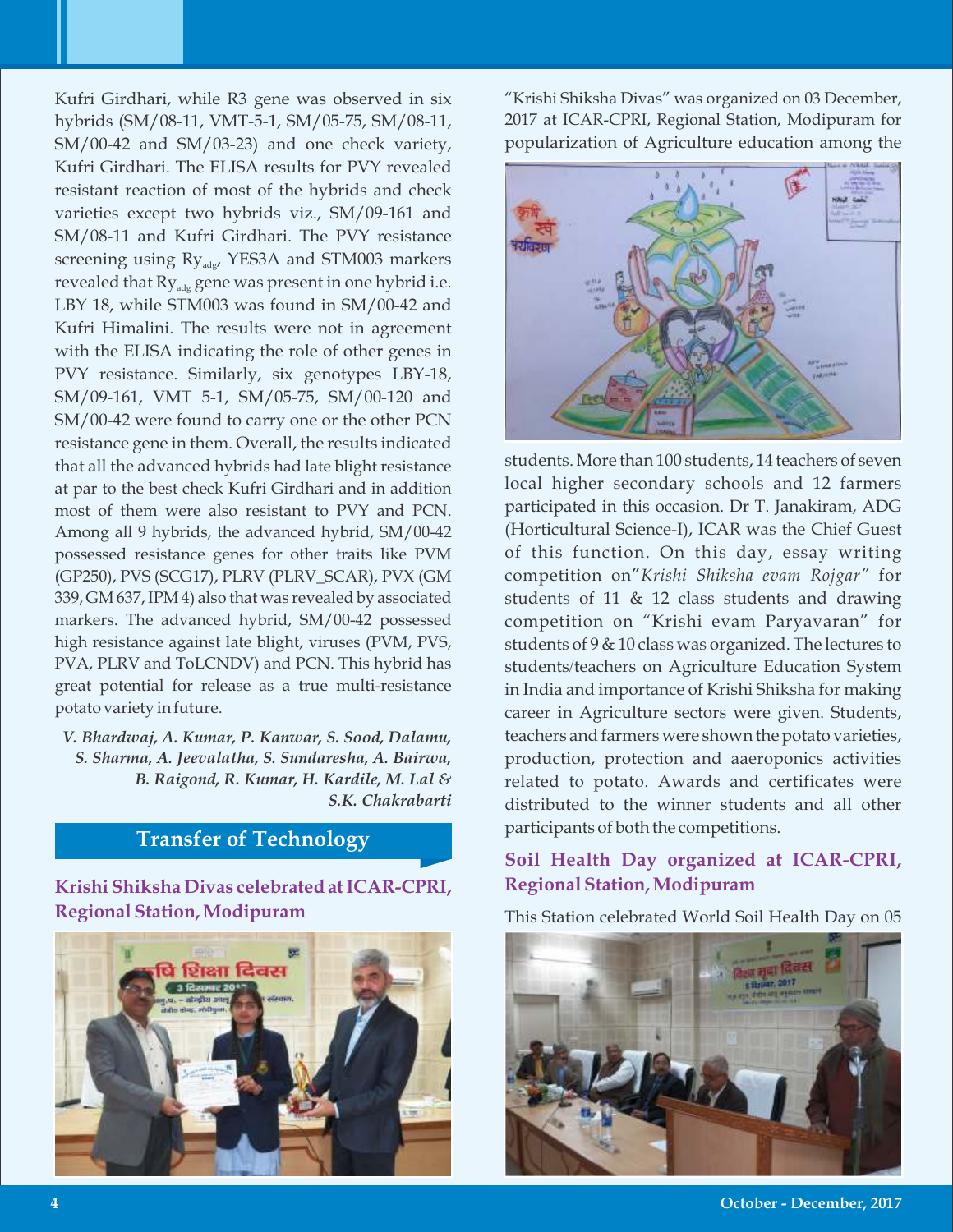December, 2017. More than 100 farmers from Harsinghpur, Distt-Hapur, Dabthala and Lawar villages of Meerut adopted by this station under *"Mera Gaon Mera Gaurav"* participated in the event. Hon'ble Shri Rajendra Agrawal, Member of



Parliament was the Chief Guest of this function. Pamphlets related to the Soil Health Cards prepared by Ministry of Agriculture and Farmers Welfare, Govt. of India were distributed among the participated farmers. Chief Guest distributed Soil Health Cards prepared on the basis of soil samples collected from farmer's fields to 52 farmers. For benefit of the farmers, lectures on use of balanced fertilizers, irrigation, crop protection etc. were also delivered by the scientists of the station. In his presidential address Shri Rajendra Agrawal described the government policies for the benefit of the farmers and encouraged the farmers for maintaining soil health for sustained production by decreasing the cost of cultivation for increasing their income.

## **Model Training organized at ICAR-CPRI, Regional Station, Modipuram**



A Model training course on "Quality potato seed production, certification and post-harvest management" sponsored by Directorate of Extension, Department of Agriculture, Cooperation and Farmers' Welfare, Ministry of Agriculture and Farmers Welfare was organised at Modipuram during 12-19 December, 2017. Dr. SK Chakrabarti, Director, ICAR-CPRI, Shimla inaugurated this training course. Total 21 officers of Agriculture / Horticulture departments of 10 states viz. Uttar Pradesh, Haryana, Uttrakhand, Punjab, Madhya Pradesh, Chhattisgarh, Telengana, Karnataka, Odisha and West Bengal participated in the training. In his inaugural address Dr. Chakrabarti described scenario of potato production, research and development in India. He motivated the participants to learn techniques of quality potato seed production in this training course and use it for production of quality potato seed in their states. During the training



course about 27 lectures (Theoretical and practical) were organized covering all important aspects of quality potato seed production. The concluding function of the training course was organized on  $19<sup>th</sup>$ December, 2017. Dr. BP Singh, Ex-Director, ICAR-CPRI was the Chief Guest and Dr. NK Pandey, Head, Division of Social Sciences, ICAR-CPRI presided over the function. Dr. BP Singh motivated the participants for adopting the advanced techniques of production of quality potato seed in their departments/ states as described in training course. At the end of the session, Dr. BP Singh distributed the certificates to the participants.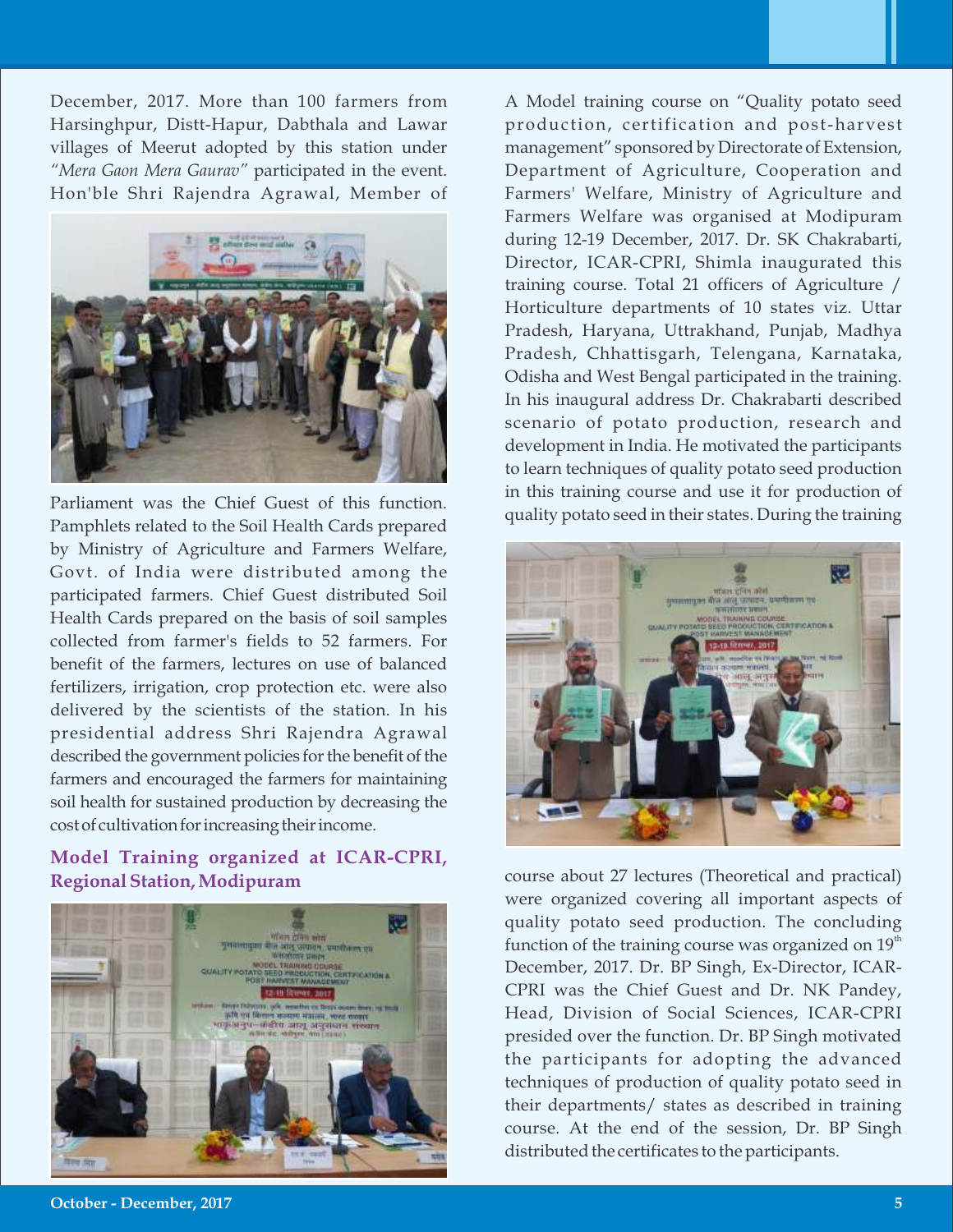## **Three days training programme on scientific potatocultivationorganizedatICAR-CPRI,Shimla**

A three day's training programme on "Scientific potato cultivation" was organized by ICAR-CPRI Shimla for 15 potato growers of Cooch Behar district, West Bengal on  $14<sup>th</sup>$  to  $16<sup>th</sup>$  November, 2017. The training programme was sponsored by National Bank for Agriculture & Rural Development (NABARD), West Bengal. Different aspects of potato cultivation like planting, irrigation, insect and disease pest management, nutrient management, postharvest management, etc. were delivered to the trainees by the expert scientists from the institute. Lecture-cum-discussion, video shows, demonstrations, practical exercises, field and lab visit, etc. were the modes for imparting training to the participants. Trainees were provided with certificates also.

## **Farmers' training programme on Potato seed production and plant protection**

ICAR-CPRI, Shimla organized a three days training programme on "Potato seed production and plant protection" during  $5<sup>th</sup>$  to  $7<sup>th</sup>$  December, 2017. The training was sponsored by Himalayan Action Research Centre (HARC), Dehradun in which seven progressive potato farmers from Uttarakhand participated. In this training programme, different aspects of potato seed production like planting, irrigation, insect and disease pest management, nutrient management, etc. were imparted to the trainees by the scientists of the institute. A variety of training methods, *viz.,* lecture, discussion, video shows, practical exercises, field and lab visits, etc. were used during the training.

## **ICAR-CPRI Shimla participated in exhibition nd during 2 Himachal Pradesh Science Congress**



ICAR-CPRI Shimla participated and put up an exhibition stall during the  $2^{nd}$  Himachal Pradesh Science Congress on "Science & Technology for Sustainable Livelihood in Indian Himalayan Region". The event was organised by H.P State Council of Science, Technology & Environment (HIMCOSTE) during  $20<sup>th</sup>$  to  $21<sup>st</sup>$  November, 2017 at Hotel Peterhoff, Shimla. Various technologies of the institute like live sample of potato varieties, processed products, True Potato Seeds (TPS), minitubers from net house, microtubers from aeroponic system, virus testing kits, etc. were displayed during the exhibition. A large number of farmers, scientists, students, policy makers, manufactures, companies, NGO members, women entrepreneurs and other stakeholders visited the ICAR-CPRI stall and they were made aware about various technologies of the institute. The visitors were also provided with technical bulletins, folders, etc free of cost.

## **Live Phone-in Programme at Doordarshan**

Scientists from ICAR-CPRI, Shimla participated in the Live-phone programmes on different subjects on Doordarshan from Oct. to Dec., 2017. The details of the topics along with experts are given below.

| <b>Month</b> | <b>Topics</b>                                                                 | Name of the<br><b>Expert</b> |  |  |
|--------------|-------------------------------------------------------------------------------|------------------------------|--|--|
|              | Himachal main aaloo   Dr. NK Pandey<br>ke vibhinn prajatiyan                  |                              |  |  |
| December     | Alloo ke Gun aur Dr. Som Dutt<br>Gunvatta ke liye kiye<br>jaa rahe shod karya |                              |  |  |

## **Important Meetings, Events & Visitors**

## **Visit of Dr. Zum Felde Thomas, at ICAR-CPRI, Regional Station, Modipuram**

Dr. Zum Felde Thomas, Scientist: Genetics, Genomics and Crop Improvement Sciences from CIP-Lima, Peru visited Modipuram on 20 December 2017. Dr. SK Chakrabarti, Director, ICAR-CPRI, Shimla and Dr. Manoj Kumar, Joint Director, ICAR-CPRI, Regional Station, Modipuram along with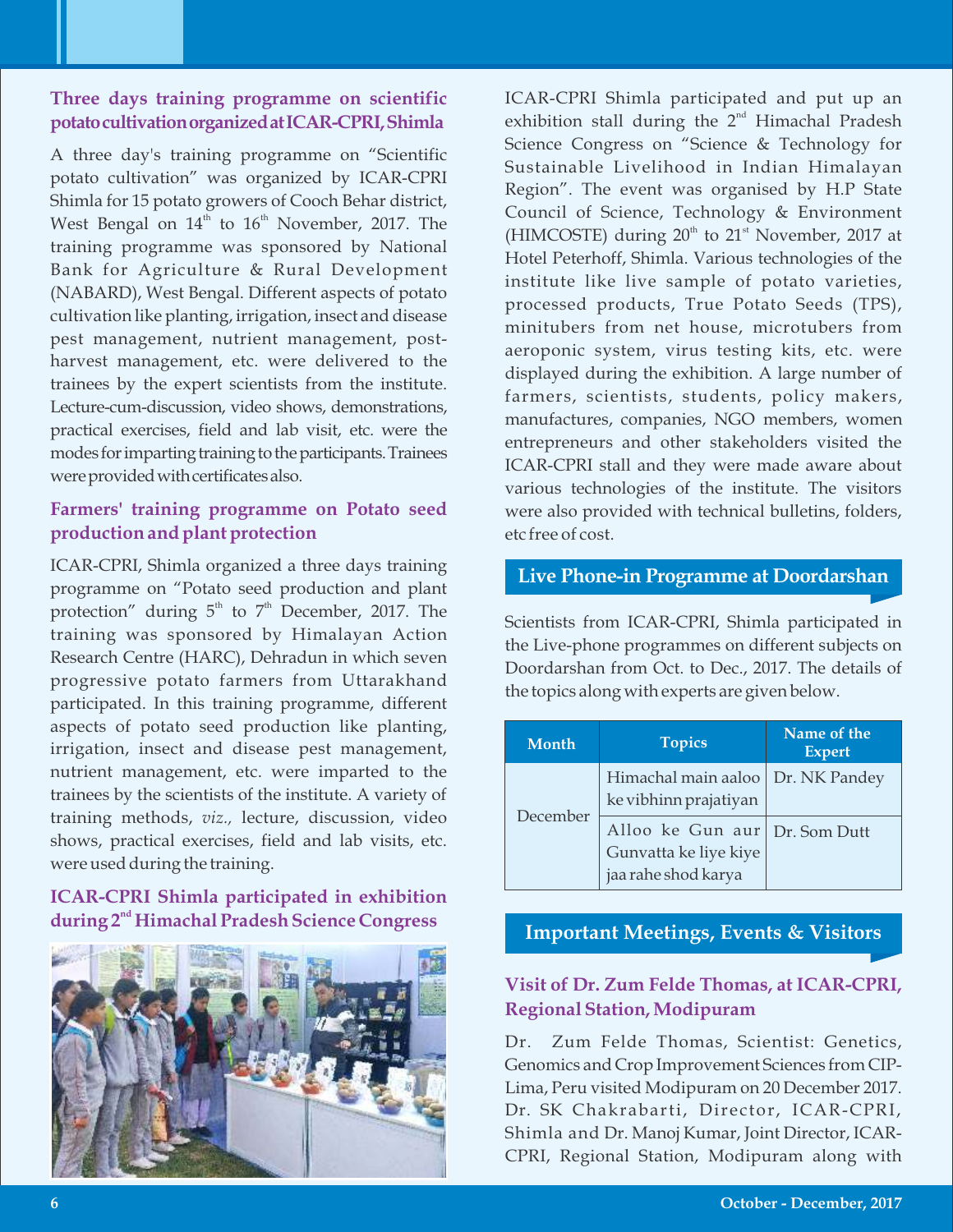Scientists of Station welcomed to Dr. Zum Felde Thomas. He visited experimental trials of projects collaborated with ICAR-CPRI and CIP. He also visited Seed Production Units of the Station. In the afternoon Dr. Thomas delivered a lecture on "Potential of mineral biofortified potato to help overcome micronutrient malnutrition in developing countries" for CPRI scientists.



## **Human Resource**

# **Scientific**

#### **Joining**

- 1. Sh. Kailash Chandra Naga, Scientist (Entomology) joined on 16.10.2017 in the Division of Plant Protection, ICAR-CPRI, Shimla.
- 2. Sh. Changan Sushil Sudhakar, Scientist (Plant Biochemistry) Joined on 16.10.2017 in the Division of Crop Physiology, Biochemistry and Post-Harvest Technology, ICAR-CPRI, Shimla.

#### **Promotions**

- 1. Dr. EP Venktasalam, Sr. Scientist, ICAR-CPRI, Regional Station, Ooty promoted to RGP of Rs. 10,000/- as Principal Scientist with effect from 10.09.2016 through CAS.
- 2. Dr. Shashi Rawat, Sr. Scientist, ICAR-CPRI, Shimla promoted in the RGP of Rs.10,000/- as Principal Scientist with effect from 29.11.2016 through CAS.

## **Technical**

#### **Promotions**

- 1. Sh. Rajinder Kumar, Tech. Asstt., ICAR-CPRI, Shimla promoted to Sr. Technical Asstt. w.e.f. 21.1.2010 and again promoted to Technical Officer w.e.f. 21.1.2015.
- 2. Sh.Rakesh Kumar Patyal, Tech. Asstt., ICAR- CPRI, Shimla promoted to Sr. Tech. Asstt. 22.2.2005 and again promoted to Technical Officer w.e.f. 22.2.2015.
- 3. Sh.Kedar Singh, Tech. Asstt., ICAR-CPRI, Regional Station, Kufri promoted to Sr. Tech. Asstt. 4.1.2009 and again promoted to Technical Officer w.e.f. 4.1.2014.
- 4. Sh. Jagdish Chand, Sr. Technician, ICAR-CPRI, Shimla promoted to Tech. Asstt. w.e.f. 1.1.2017.

#### **Retirement**

- 1. Sh. NK Sud, Tech. Officer, ICAR-CPRI, Regional Station, Modipuram retired on 31.10.2017
- 2. Sh. Gurdev Singh Tech. Officer, ICAR-CPRI, Regional Station, Jalandhar retired on 31.12.2017

#### **Administrative**

#### **Promotions**

- 1. Sh. Jai Ram Thakur, Asstt, ICAR-CPRI, Shimla promoted to the post of Asstt. Admn. Officer w.e.f. 13.10.2017 (A.N.)
- 2. Smt. Meena Verma, Asstt, ICAR-CPRI, Shimla promoted to the post of Asstt. Admn. Officer w.e.f. 13.10.2017 (A.N.)
- 3. Smt. IC Dharma Paul, Asstt, ICAR-CPRI, Regional Station, Muthorai promoted to the post of Asstt. Admn. Officer w.e.f. 13.10.2017 (A.N.)
- 4. Smt. Poonam Sood, Asstt, ICAR-CPRI, Shimla promoted to the post of Asstt. Admn. Officer w.e.f. 13.10.2017 (A.N.)
- 5. Smt. Babli Bhawani, Asstt, ICAR-CPRI, Regional Station, Kufri promoted to the post of Asstt. Admn. Officer w.e.f. 29.12.2017
- 6. Sh. Sandeep Verma, UDC, ICAR-CPRI, Shimla promoted to the post of Asstt. w.e.f. 28.11.2017
- 7. Sh. Santosh Kumar, ICAR-CPRI, Regional Station, Modipuram promoted to the post of Asstt. w.e.f. 28.11.2017 (AN)
- 8. Sh. Daljit Singh, ICAR-CPRI, Regional Station, Jalandhar promoted to the post of UDC w.e.f. 23.10.2017 (AN)
- 9. Sh. Gokal Ram, ICAR-CPRI, Shimla promoted to the post of UDC w.e.f.23.10.2017
- 10. Sh. Ashok Kumar, ICAR-CPRI, Regional Station, Modipuram promoted to the post of UDC w.e.f. 24.10.2017
- 11. Sh. Raghubir Singh, ICAR-CPRI, Shimla promoted to the post of UDC w.e.f. 28.11.2017

#### **Granted financial up gradation under MACP**

- 1. Sh. Ramesh Kumar Gupta, UDC, ICAR-CPRI, Regional Station, Patna granted  $2<sup>nd</sup>$  MACP w.e.f. 12.03.2017 in the Level 5 of 7<sup>th</sup> CPC Pay Matrix (pre-revised pay in PB-5200-20200+GP 2800)
- 2. Sh. Sukhpal Sharma, Asstt., ICAR-CPRI, Regional Station, Jalandhar granted 3rd MACP w.e.f. 31.10.2017 in the Level 7 of  $7<sup>th</sup>$  CPC Pay Matrix (pre-revised pay in PB-9300-34800+GP 4600)
- 3. Sh. Jagdish Chand, Asstt., ICAR-CPRI, Shimla granted  $3<sup>rd</sup>$ MACP w.e.f. 28.10.2017 in the Level 7 of  $7<sup>th</sup>$  CPC Pay Matrix (pre-revised pay in PB-9300-34800+GP 4600)
- 4. Sh. Tej Singh, UDC, ICAR-CPRI, Shimla Granted 2<sup>nd</sup> MACP w.e.f. 16.09.2017 in the Level 5 of  $7<sup>th</sup>$  CPC Pay Matrix (pre-revised pay in PB-5200-20200+GP 2800)

#### **Skilled Supporting Staff**

#### **Retirement**

- 1. Sh. Piar Chand, Skilled Support Staff, ICAR-CPRI, Shimla retied on 31.10.2017(AN)
- 2. Sh. Ram Ekbal Rai, Skilled Support Staff, ICAR-CPRI, Regional Station, Shillong retired on 31.12.2017 (AN).

#### **Death**

1. Sh. Munna Singh, Ex. Skilled Support Staff, ICAR-CPRI, Regional Station, Gwalior expired on 18.9.2017.